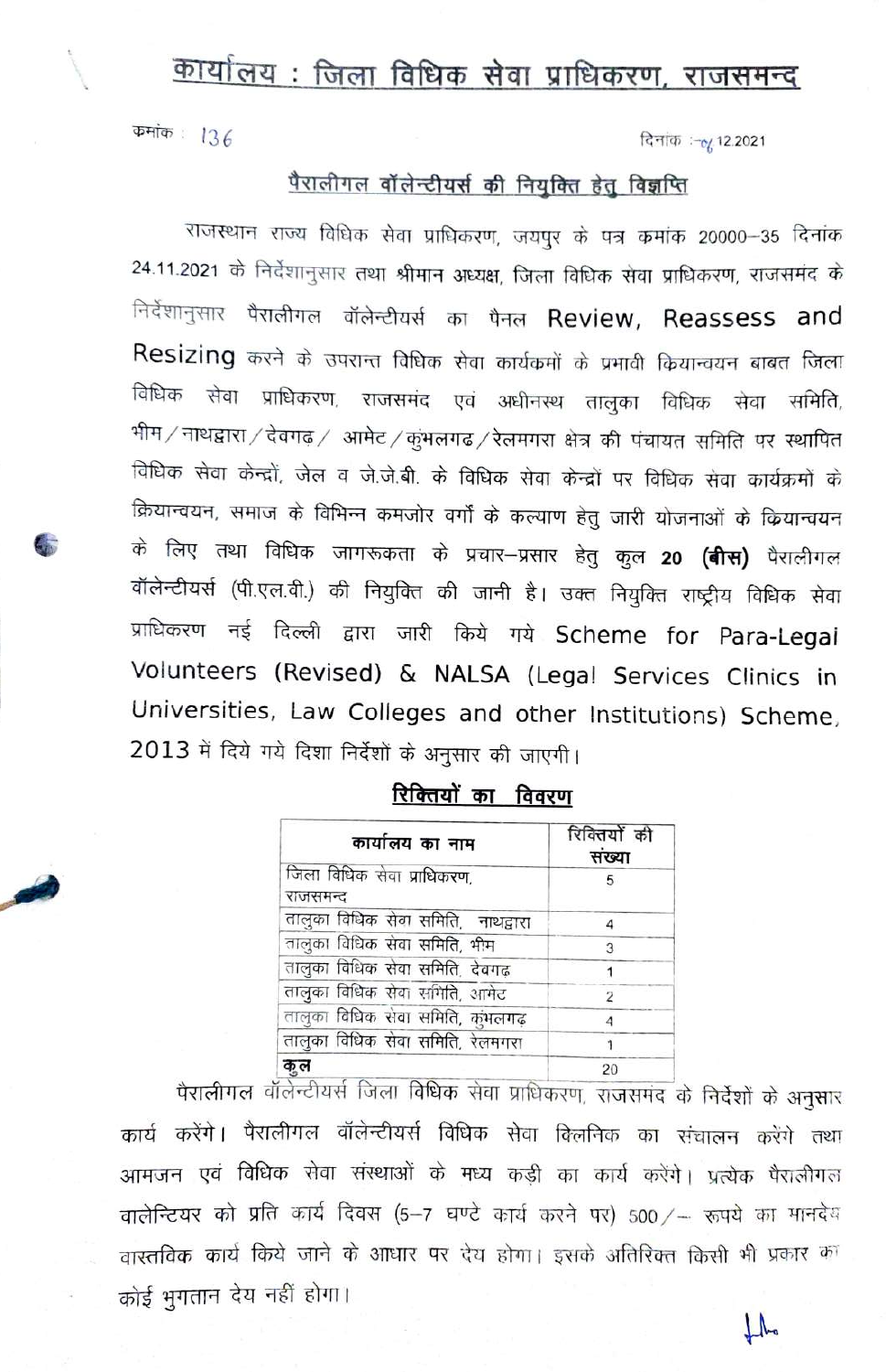(1) शैक्षणिक योग्यता :- आवेदक को राजस्थान माध्यमिक शिक्षा बोर्ड की सैकण्डरी परीक्षा कला, वाणिज्य अथवा विज्ञान में अथवा सरकार द्वारा मान्यता प्राप्त समकक्ष परीक्षा उतीर्ण किया हुआ होना चाहिए। अभ्यर्थी को देवनागरी लिपि में हिन्दी लिखने तथा पढ़ने की कुल मिलाकर अच्छी व व्यापक जानकारी व क्षमता होनी चाहिए।

(2) आवेदन पत्र :-- अभ्यर्थी को आवेदन पत्र विज्ञप्ति में दिये गये प्रारूप में प्रस्तुत करना होगा।

(3) चयन :– योग्य एवं पात्र आवेदकों का साक्षात्कार द्वारा चयन करने के उपरान्त सफल अभ्यर्थियों को प्रशिक्षण दिया जायेगा।

(4) चरित्र :-- आवेदक द्वारा ऐसे दो प्रतिष्ठित व्यक्तियों के द्वारा प्रदत्त चरित्र प्रमाण पत्र प्रस्तुत करना अनिवार्य है जो आवेदक के संबंधी न हो। ऐसे चरित्र प्रमाण पत्र छः माह की अवधि से अधिक पुराने नहीं होने चाहिये।

**(5) शारीरिक योग्यता** :— आवेदक को मानसिक व शारीरिक रूप से पूर्ण स्वस्थ होना चाहिए तथा उसमें किसी प्रकार का शारीरिक दोष जो किसी सामान्य सेवाओं के परिपालन में बाधा डालता हो, नहीं होना चाहिए।

(6) आवेदन पत्र के साथ निम्न प्रलेख प्रस्तुत किया जावे :-

- 1– जन्मतिथि प्रमाण पत्र हेतु सैकण्डरी परीक्षा की अथवा प्रमाण पत्र की सत्यापित प्रति।
- 2– शैक्षणिक योग्यता के प्रमाण पत्रों की सत्यापित प्रति।
- 3– दो मूल चरित्र प्रमाण पत्र दिनांक सहित जो छः माह से अधिक पुराने नहीं होने चाहिए।
- 4- आवेदन पत्र पर स्वयं का हस्ताक्षरयुक्त पासपोर्ट साइज नवीनतम फोटो
- 5– जाति प्रमाण पत्र की सत्यापित प्रति।

**KALL RAKE** 

 $\bigcap$ 

6– आवेदक द्वारा जिस पंचायत समिति के लिये आवेदन किया जा रहा है तो उस पंचायत समिति के क्षेत्राधिकार आने वाले गांव का स्थानीय निवासरत होने का सत्यापन के संबंध में आधार कार्ड/राशन कार्ड/मतदाता पहचान पत्र/मूल निवास या अन्य कोई समकक्ष प्रमाण पत्र की स्व प्रमाणित प्रति।

7– किसी प्रकार का कोई मुकदमा लंबित नहीं होने का स्व–प्रमाणित शपथ–पत्र।  $8-$  02 लिफाफे 10 गुणा 24 सेमी आकार के 5/- रूपये के डाक टिकट व स्वंय के पूर्ण पते सहित।

(7) आवेदन की अंतिम तिथि :- आवेदन पत्र इस कार्यालय में दिनांक 20.12.2021 तक कार्यालय समय में व्यक्तिशः अथवा डाक द्वारा कार्यालय समय तक पहूँच जाना आवेदनकर्ता तालुका विधिक तालुका स्तर सेवा समिति. के चाहिए । भीम/नाथद्वारा/देवगढ़/ आमेट/कुंभलगढ़/रेलमगरा के कार्यालयों पर भी आवेदन जमा करवा सकते है। इस तिथि के पश्चात प्राप्त आवेदन पत्रों पर कोई विचार नहीं किया जायेगा। अपूर्ण आवेदन पत्र अथवा वांछित प्रमाण पत्रों की सत्यापित प्रतियां अथवा आवश्यक प्रमाण पत्रों के सलंग्न न होने पर अथवा अन्य किसी प्रकार की कमी पाये जाने पर आवेदन पत्र निरस्त कर दिया जायेगा एवं उस पर कोई विचार नहीं किया जायेगा।

(8) आवेदन शुल्क :- पीएलवी पद के आवेदनकर्ता को किसी भी प्रकार का आवेदन शुल्क जमा नहीं करवाना है।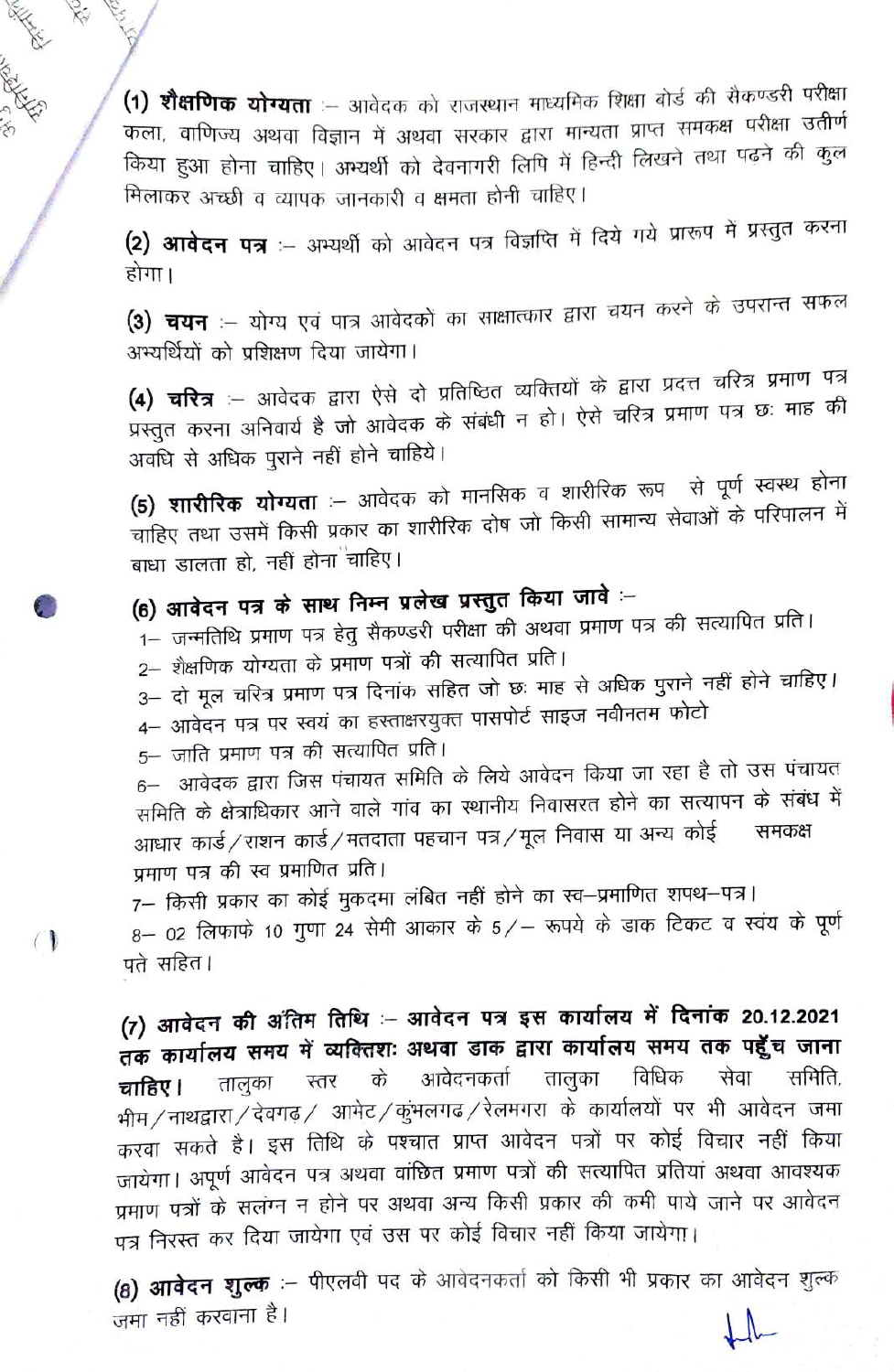(9) पात्रता :- आवेदक राजसमंद जिले में निवास करता हो। पी.एल.वी. चयन हैतु अनुसूचित जाति /अनुसूचित जनजाति व अन्य पिछड़ा वर्ग के आवेदकों के संबंध में भी सुनिश्चित किया जायेगा व महिलाओं को प्राथमिकता दी जायेगी।

निम्नांकित व्यक्ति भी पी.एल.वी. पद हेतु आवेदन कर सकते हैं:--

सेवानिवृत अध्यापक या राजकीय कर्मचारी, वरिष्ठ नागरिक, एम.एस.डबल्यू.छात्र व अध्यापक, आंगनबाड़ी कार्यकर्ता, डॉक्टर / फिजिशियन, छात्र व विधि छात्र (जब तक वे लायर (वकालत) के लिए एनरोल न हो), गैर राजनीतिक सदस्य, एन.जी.ओ., क्लब, महिला ग्रुप, .<br>मैत्री संगम, स्वंय सहायता समूह, अन्य व्यक्ति जिसे जिला विधिक सेवा प्राधिकरण सक्षम व योग्य समझे।

चयनित पी.एल.वी.के कर्त्तव्य (डयूटी):

 $\mathbf{\hat{F}}$ 

 $\big($ 

1- समाज के कमजोर वर्ग के लोगों को उनके विधिक अधिकारों से अवगत कराना।

2– आम नागरिकों के विवादों को जिला विधिक सेवा प्राधिकरण, तालुका विधिक सेवा समिति, राजस्थान राज्य विधिक सेवा प्राधिकरण व राष्ट्रीय विधिक सेवा प्राधिकरण द्वारा लोक अदालत व मध्यस्थता व राजीनामा के जरिए निस्तारित किये जाने की जानकारी देना।

3- पी.एल.वी. द्वारा उनके क्षेत्र में होने वाले कार्यो पर नजर रखना व अन्याय होने की स्थिति में जरिए दूरभाष संबंधित विधिक सेवा प्राधिकरण को लिखित या मौखिक रूप से अवगत कराना।

4– पीड़ित व्यक्ति की समुचित देखभाल व द.प्र.सं. की धारा 357–ए के तहत समुचित मुआवजा मिलने बाबत जानकारी देना।

5– जिला विधिक सेवा प्राधिकरण व तालुका विधिक सेवा समिति द्वारा अधिकृत किये जाने पर जेल, लॉकअप, मनोरोग अस्पताल, सम्प्रेषण गृह का निरीक्षण करना व उन्हें विधिक अधिकारों से अवगत कराना।

6– बाल अधिकार, बाल श्रम, बालकों का गायब होना, कन्याओं का अवैध व्यापार संबंधी अधिनियमों की अवज्ञा (वोयलेशन) होने पर नजदीकी विधिक सेवा संस्था को जानकारी देना,

7– विवादों का सेटलमेन्ट, प्रिलीटीगेशन, लोक अदालत, मध्यस्थता, मीडिएशन के बारे में जानकारी देना व उनकी उपयोगिता बताना।

8– पी.एल.वी. द्वारा विधिक सेवा प्राधिकरण, तालुका विधिक सेवा समिति को उनके क्षेत्र में होने वाले विधिक सेवा कार्यक्रमों व शिविरों की जानकारी देना।

9– पी.एल.वी. द्वारा आम जनता को यह भी जानकारी दी जायेगी कि स्थाई लोक अदालत द्वारा विवादों का निस्तारण, पोस्ट एण्ड टेलीग्राफ, दूरसंचार, विद्युत सप्लाई, वाटर सप्लाई, बैंककारी एवं वितीय सेवा संस्था, शैक्षिक या शैक्षणिक संस्थानों, बीमा सेवा, अस्पताल, लोक सफाई एव स्वच्छता, वायु, सड़क या जल द्वारा यात्रियों एवं माल को ले जाने के लिये परिवहन सेवा, आवास एवं भु संपदा, लिक्वीफाईड पेट्रोलियम गैस सेवा संबंधी सेवाओं के विवाद कम खर्च में निस्तारित होते है।

10- पी.एल.वी. द्वारा उनके क्षेत्र में जिला विधिक सेवा प्राधिकरण द्वारा विभिन्न एवं नवीनतम योजनाओं का एवं योजनाओं सबंधी उपलब्ध कराये गये मेटेरियल को प्रचारित व प्रसारित करना।  $\mu$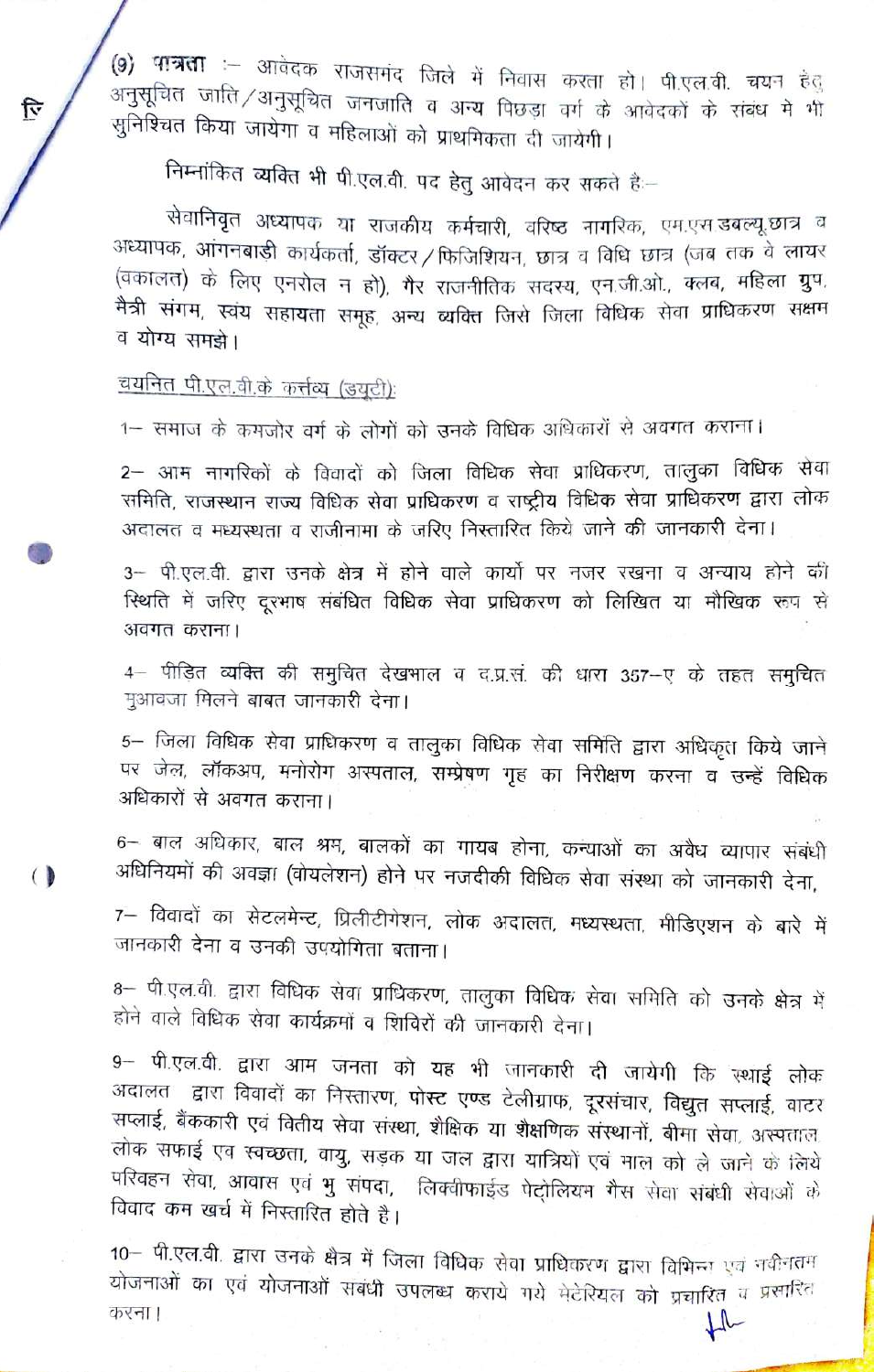## नोटः–

 $\overline{1}$ 

1. निम्नलिखित व्यक्ति पैरालीगल वॉलियन्टीयर्स हेतु आवेदन करने के पात्र नहीं हैं:-

अधिवक्तागण, राजनीतिक संगठनों से सक्रिय रूप से जुड़े हुए व्यक्ति, राजनीतिक संगठनों से जुड़े हुए एन.जी.ओ. के कार्यकर्ता, किसी अपराध के लिये दोषसिद्ध व्यक्ति या ऐसा व्यक्ति जो किसी अपराध का अभियुक्त हो, ऐसे व्यक्ति जो मानसिक रूप से पैरालीगल वॉलेन्टीयर का कार्य करने में असक्षम हो, ऐसे व्यक्ति जिनके व्यक्तिगत हित किसी भी आधार पर पैरालीगल वॉलेन्टीयर स्कीम के हितों को प्रभावित करते हो।

2. पीएलवी की नियुक्ति तथा हटाने से संबंधित संपूर्ण अधिकार जिला विधिक सेवा प्राधिकरण, राजसमंद के पास सुरक्षित रहेंगे।

(10) स्पष्टीकरण :- यहां यह स्पष्ट किया जाता है कि आवेदकों को अपने आवेदन पत्र में पी.एल.वी. के कार्य हेतु इच्छुक स्थान अंकित करना आवश्यक है। आवेदन पत्र में यह भी अंकित करना होगा कि आवेदक किस स्थान अर्थात जिला स्तर पर या तालुका स्तर पर या गांव स्तर पर पी.एल.वी. का कार्य करना चाहता है।

यह भी स्पष्ट किया जाता है कि चयनित पी.एल.वी. को जिला विधिक सेवा प्राधिकरण, राजसमंद द्वारा समय समय पर नियत (फिक्स) मानदेय के अलावा अन्य किसी प्रकार का कोई वेतन, पारिश्रमिक या पैकेज नहीं दिया जायेगा।

नोट :- आवेदनकर्ता सलंग्न प्रारूप में ही आवेदन करें।

नोटः- आवेदन प्रारूप जिला विधिक सेवा प्राधिकरण, राजसमंद, तालुका विधिक सेवा समिति, नाथद्वारा, भीम, देवगढ़, रेलमगरा, आमेट, कुंभलगढ़ कार्यालय से प्राप्त कर सकते है या जिला न्यायालय, राजसमंद की बेवसाइट http://ecourts.gov.in/rajsamand से भी डाउनलोड कर सकते है।

नोट :- साक्षात्कार की दिनांक पृथक से समाचार पत्र / जिला न्यायालय, राजसमंद की बेवसाइट http://ecourts.gov.in/rajsamand पर जारी कर दी जावेगी।

जिला विधिक सेवा प्राधिकरण राजसमंद

दिनांक:  $06.12.2021$ कुमांक: जि.वि.से.प्रा. / 2021 / 5069 — 5 /० 5 प्रतिलिपि निम्नांकित को सूचनार्थ एवं आवश्यक कार्यवाही हेतु प्रेषित है :-

श्रीमान् सदस्य सचिव, राजस्थान राज्य विधिक सेवा प्राधिकरण, जयपुर  $\mathbf{1}$ 

- श्रीमान् जिला कलक्टर, राजसमन्द 2
- अध्यक्ष, बार एसोसिएशन, राजसमन्द 3
- अध्यक्ष, तालुका विधिक सेवा समिति  $\overline{4}$ नाथद्वारा / भीम / देवगढ़ / रेलमगण / आमेट / कंभन्यात्र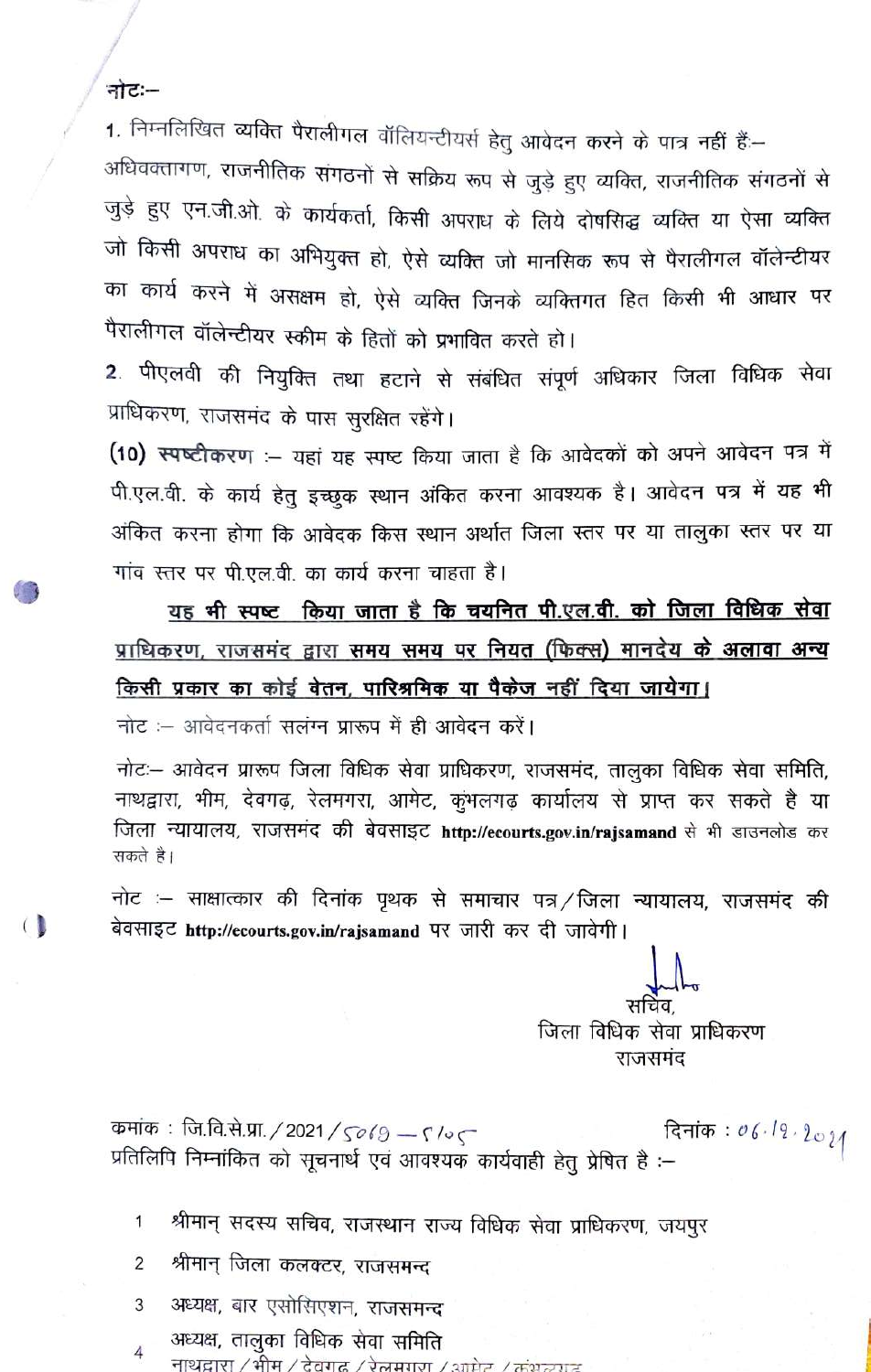- मुख्य कार्यकारी अधिकारी जिला परिषद, राजसमन्द 5 तहसीलदार.
- 6 नाथद्वारा / भीम / देवगढ़ / रेलमगरा / आमेट / कुंभलगढ़
- मुख्य चिकित्सा एवं स्वास्थ्य अधिकारी, राजसमन्द 7
- प्राचार्य, सेठ रंगलाल कोठारी राजकीय महाविद्यालय, राजसमन्द 8
- विकास अधिकारी, पंचायत समिति
- 9 नाथद्वारा / भीम / देवगढ़ / रेलमगरा / आमेट / कुंभलगढ़
- उपाधीक्षक, जिला कारागृह, राजसमन्द 10
- उपनिदेशक, महिला एवं बाल विकास विभाग, राजसमन्द 11
- सामाजिक न्याय एवं अधिकारिता विभाग, राजसमन्द  $12$
- आयुक्त, नगर परिषद्, राजसमन्द 13

 $\overline{1}$ 

- जिला शिक्षा अधिकारी (माध्यमिक), राजमसन्द 14
- जिला रोजगार अधिकारी, राजसमन्द 15
- रेडकास सोसाइटी, राजसमन्द /भारत विकास परिषद्, राजमसन्द /महिला मंच, राजमसन्द / महावीर इन्टरनेशनल, राजसमन्द / सेन्टर रूलर डवलपमेन्ट, राजसमन्द 16
- नोटिस बोर्ड, कार्यालय जिला विधिक सेवा प्राधिकरण, राजसमन्द 17
- नोटिस बोर्ड, कार्यालय जिला एवं सेशन न्यायाधीश, राजसमन्द 18
- सिस्टम मेनेजर, जिला एवं सेशन न्यायालय, राजसमन्द को प्रेषित कर लेख है कि उक्त विज्ञप्ति जिला न्यायालय की वेबसाईट पर अपलोड करावें। 19

जिला विधिक सेवा प्राधिकरण राजसमन्द